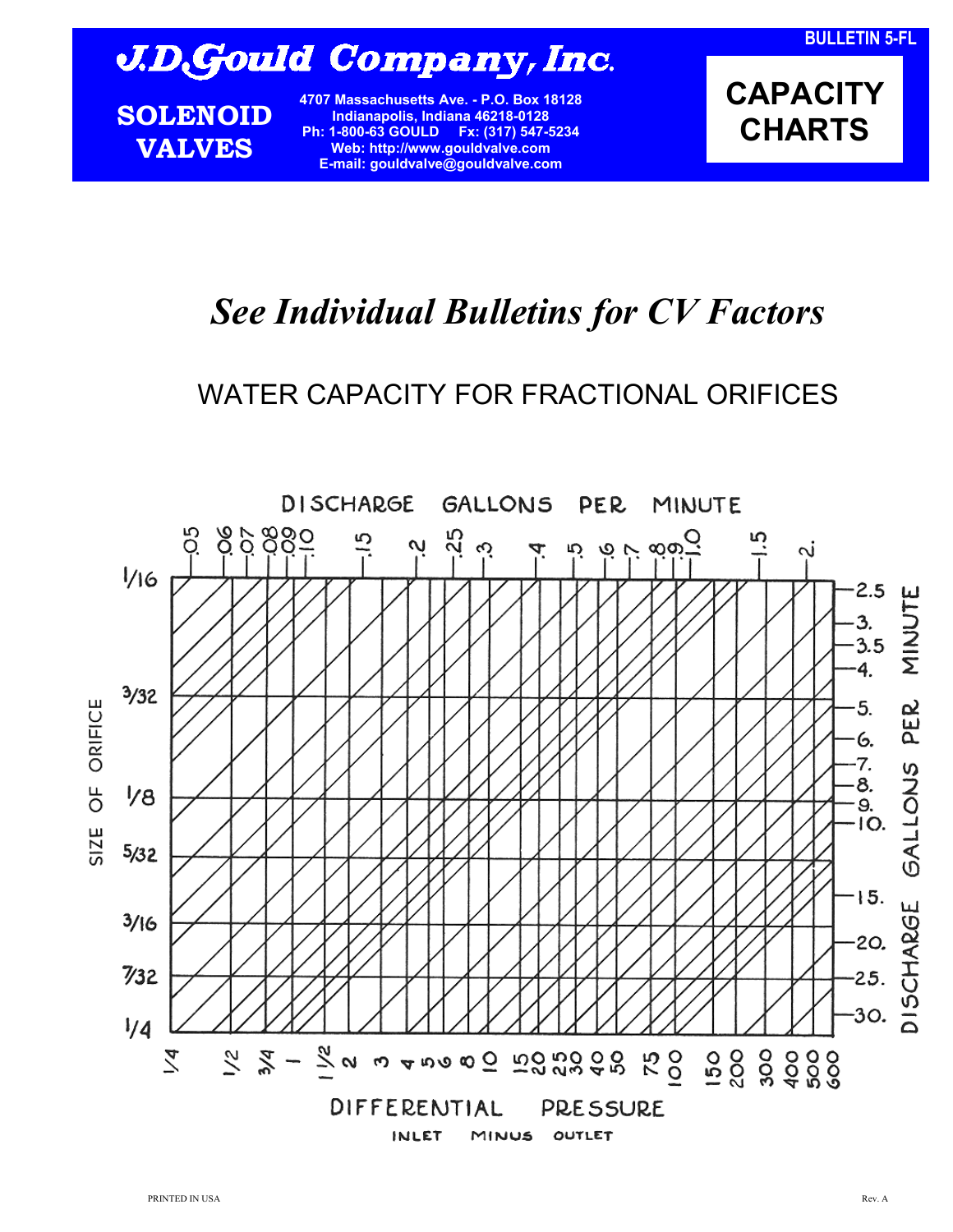#### **AIR AND GAS CAPACITY CHART FOR GOULD VALVES**

To Determine Capacity:

- 1> Locate differential pressure on scale at right of chart.
- 2> From this point cross horizontally to the proper inlet pressure curve.
- 3> Move vertically from this intersection to the horizontal line indicating valve size.
- 4> The diagonal line at this intersection indicates maximum valve capacity.

To Determine Valve Size:

- 1> Find the intersection of the differential pressure line and inlet pressure curve.
- 2> Move vertically to the diagonal line of desired capacity.
- 3> The horizontal line at this intersection indicates proper valve size.

| gravity other than 1.0, multiply by the<br>following factors. |  |  |
|---------------------------------------------------------------|--|--|
| Factor                                                        |  |  |
| 1.29                                                          |  |  |
| 1.20                                                          |  |  |
| 1.12                                                          |  |  |
| 1.05                                                          |  |  |
| 1.00                                                          |  |  |
| 0.95                                                          |  |  |
| 0.91                                                          |  |  |
| 0.88                                                          |  |  |
| 0.85                                                          |  |  |
| 0.82                                                          |  |  |
|                                                               |  |  |

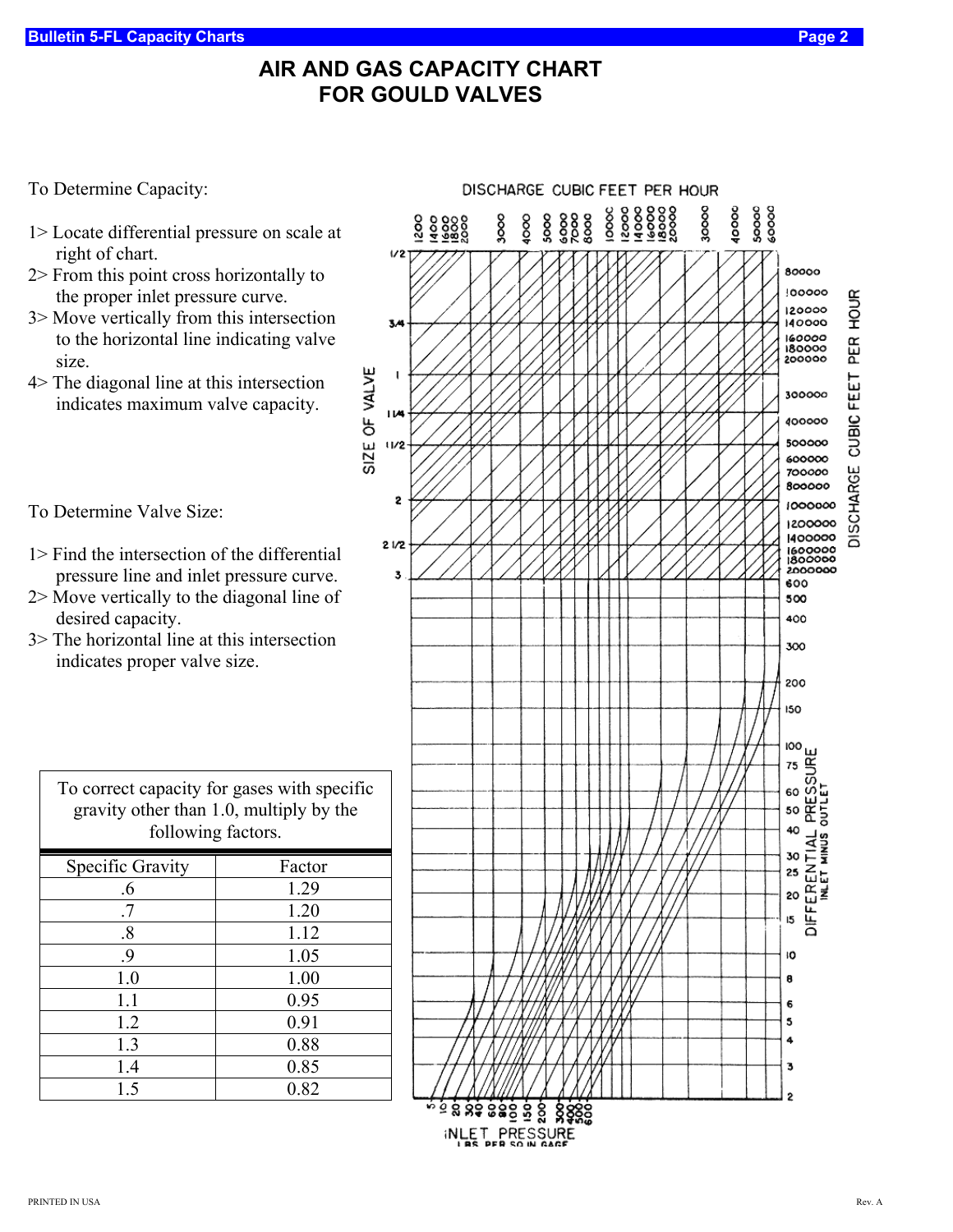### **LIQUID CAPACITY FOR GOULD VALVES**

| <b>CONVERSION</b><br><b>TABLE</b> |                           |
|-----------------------------------|---------------------------|
| Deg.                              | Sp. Gr.                   |
| API                               | $60^{\circ}/60^{\circ}$ F |
| 10                                | 1.0000                    |
| $\overline{12}$                   | 0.9861                    |
| 14                                | 0.9725                    |
| 16                                | 0.9593                    |
| 18                                | 0.9465                    |
| 20                                | 0.9340                    |
| 22                                | 0.9218                    |
| 24                                | 0.9100                    |
| 26                                | 0.8984                    |
| $\overline{2}8$                   | 0.8872                    |
| 30                                | 0.8762                    |
| 32                                | 0.8655                    |
| 34                                | 0.8550                    |
|                                   | 0.8448                    |
| 36<br>38                          | 0.8348                    |
|                                   |                           |
| 40                                | 0.8250                    |
| 42                                | 0.8156                    |
| 44                                | 0.8062                    |
| 46                                | 0.7972                    |
| 48                                | 0.7882                    |
| $\overline{50}$                   | $\frac{1}{0.7796}$        |
| 52                                | 0.7<br>710                |
| 54                                | 0.7628                    |
| 56                                | 0.7547                    |
| 58                                | 0.7467                    |
| 60                                | 0.7389                    |
| 62                                | 0.7313                    |
| 64                                | 0.7237                    |
| 66                                | 0.7165                    |
| 68                                | 0.7093                    |
| 70                                | 0.7022                    |
| 72                                | 0.6953                    |
| 74                                | 0.6886                    |
| 76                                | 0.6819                    |
| 78                                | 0.6754                    |
| 80                                | 0.6690                    |
| 82                                | 0.6628                    |
| 84                                | 0.6566                    |
| 86                                | 0.6506                    |
| 88                                | 0.6446                    |
| 90                                | 0.6388                    |
| 92                                | 0.6330                    |
| 94                                | 0.6275                    |
| 96                                | 0.6220                    |
| 98                                | 0.6165                    |
| 100                               | $0.61\bar{12}$            |

To Determine Capacity of Valve:

- 1> Locate differential pressure at bottom of chart.
- 2> Move vertically to horizontal line indicating valve size.
- 3> Follow diagonal line from this point to specific gravity lines at the top or right.
- 4> Capacity is shown at the intersection of the specific gravity and diagonal lines.

To Determine Valve Size for Given Capacity:

- 1> Locate intersection of desired capacity and specific gravity at the top or right.
- 2> Follow diagonal line from this intersection to vertical differential pressure line.
- 3> The horizontal line at this point indicates valve size.



Notes:

The diagonal lines indicating capacity change direction 90° at top of chart at 0.5 specific gravity.

For hydraulic oil (viscosity 105 SSU @ 100°F) multiply discharge by 0.6 to obtain corrected capacity while using Specific gravity of 1.0.